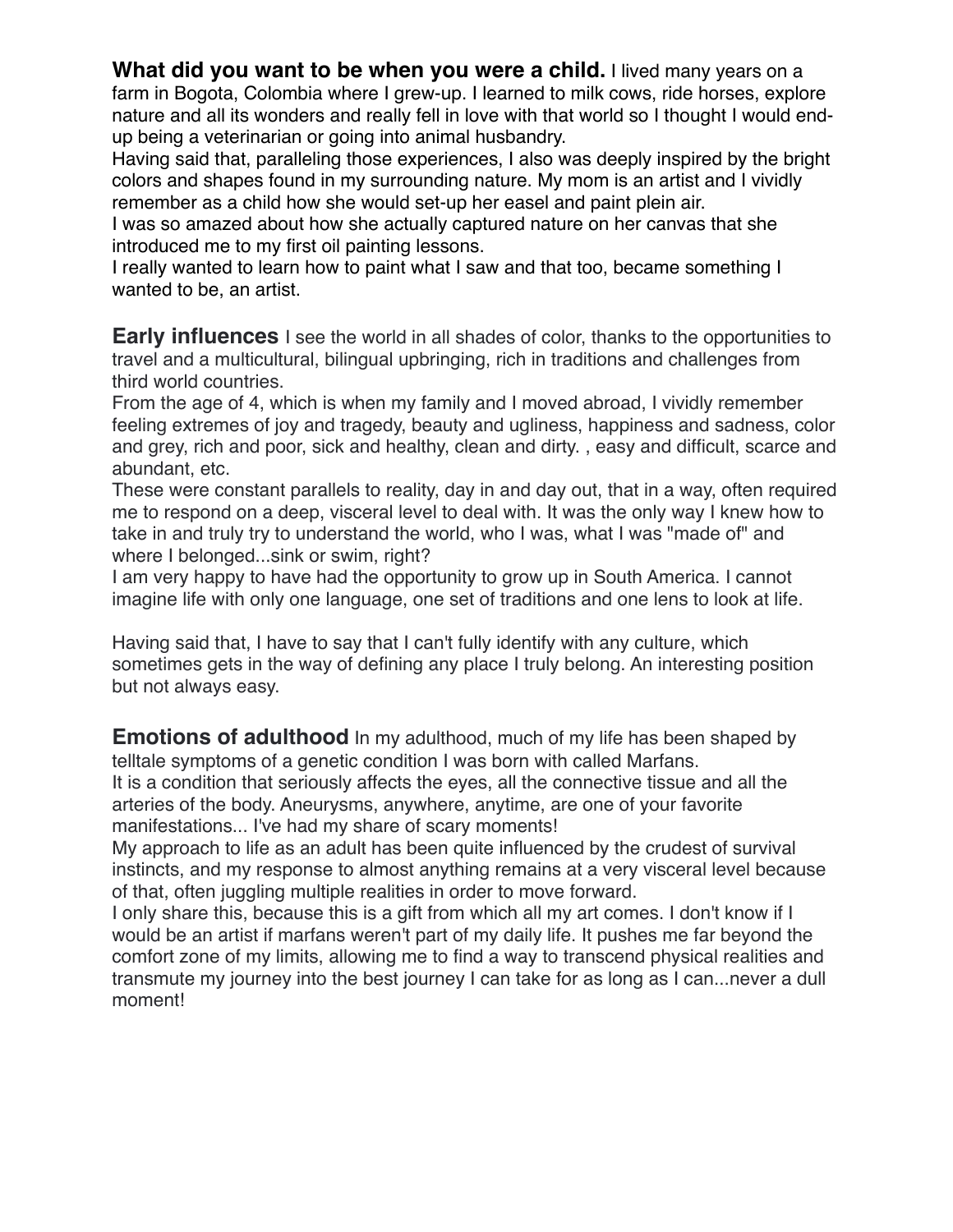**How I got involved with the arts** After being an expat for many years, I returned to the United States somewhat reluctantly but with no other choice.

Starting over in a foreign place where everything is completely different is quite a challenge. It took me several years to understand new ways of thinking, communicating, speaking, oh my god, even dressing! I didn't realize I wanted to get seriously involved in the arts until I got this cool job a few years after I moved to Miami.

It was a job that connected me to the creative world of video, art, pop music and glamour. I worked with some pretty fun Latin stars of the time, and in addition to having a lot of fun,

I realized that I needed to dedicate my life to creativity in some way and declared my career path to become an art student though not sure exactly where that would lead, but I definitely committed to the program. I ended up getting my degree in art education with a concentration in printmaking.

**Careers** I started out teaching in Dade County inner city schools and eventually ended up in one of the best private schools in South Florida. I loved teaching children and sharing my gift and passion for the arts with them.

To this day, I am thrilled to say that I keep in touch with several who went to art school and are now successful professional artists and creatives. Those results made all the incredible sacrifices and hard work worth it.

After many years of teaching, I got hooked on technology and decided to immerse myself in a new career in graphic arts. At some point, I opened my own graphic arts business and had a fabulous experience working with some multinationals. I took care of all their branding and marketing needs and really learned all there was to trade nationally and internationally.

I share this because my work, to this day, combines highly graphic elements that interact with loose, expressive marks that help create and release visual tension. After living in Miami for over 20 years, "life" was ready to try something different and less stressful, so my husband and I decided to move to Charlotte, an up-and-coming city with plenty of opportunity for both of us.

We were looking for a new start and in many ways we played it all, but today we can say that we played very well! Upon arrival, my first priority was to connect with the art scene and get an art studio.

I feel very blessed to have met wonderful people along the way and very grateful for all the "doors" that have opened for me, which have surely contributed to my development as a person and as a full-time artist.

In 2011 I had the opportunity to open a gallery with some business partners. It was an amazing opportunity to learn the art business on a grand scale and make amazing connections. The gallery closed its doors in 2017 due to the urban expansion that was taking place in the area.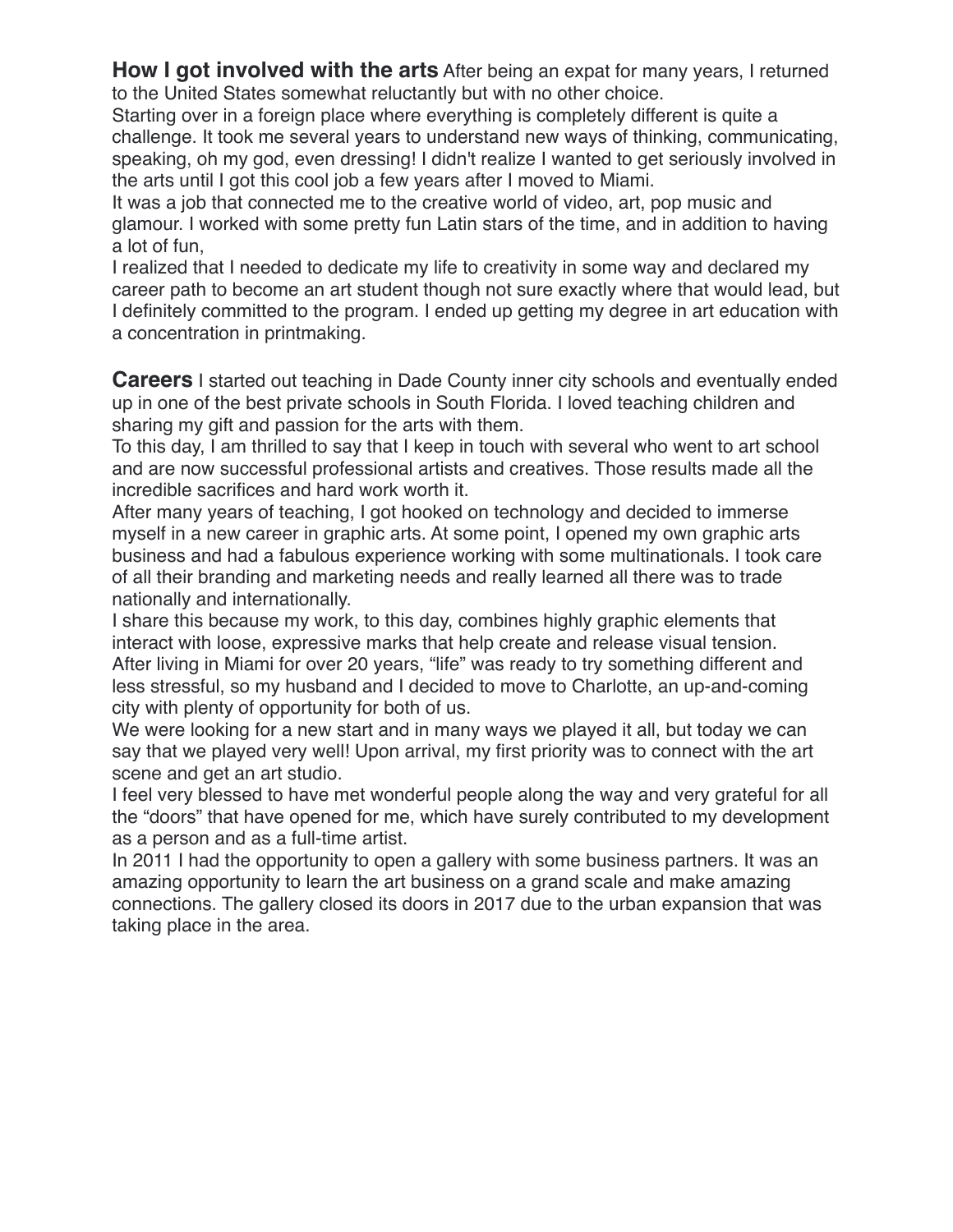# **What artistic opportunities have been highlights in your career?** Over

the years, I have had to fill many roles because of the many opportunities that have come my way.

Many experiences stand out. I guess, in a way, every opportunity is a step higher in my career, so I value every one of them.

Being invited to exhibit in Bogotá, Colombia was exciting and full of adventure! We were invited 2 artists and the exhibition was a success!

Having my pieces accepted into exhibitions in Spain and New York was exciting! I must say that the highlight of my life as an artist was the 15 years that I taught art to middle and high school students. I gave them 150% because I understood that I was another positive step in the development of their lives. Everything I taught them brought them closer to discovering who they were shaping up to be. On the other hand, I learned every day from my students. I cannot express in words the amazing benefits of teaching and what I was taught.

Teaching made me a stronger artist on so many levels!

Owning my own graphic arts and marketing business for several years was also a highlight. It gave me the opportunity to connect my art with the graphic, printing and marketing world. I learned everything there was to learn about designing, printing, working with clients and figuring out complex problems on stringent schedules. It was very challenging and met my right and left brain needs quite well!

Another great opportunity was being a gallery owner for more than 5 years in the city of Charlotte. It was a time of real learning about the art business and all its facets.

I have served on a few artist group boards that provided unique experiences. I learned about how nonprofits work and how the arts are interconnected.

Honestly, the list goes on of cool things I've been invited to participate in or been awarded for. I can not complain!

**What is your favorite art form?** I must say that I rarely work with just one medium. I have to experiment and learn something new with each piece of art. I am not a master of any technique, but I love painting and montage art. It will take a lifetime of continual experimentation and diligence to master any technique. I'll be happy if I master a technique but honestly it's not at the top of my list when it comes to goals. The journey of experimentation and the story that is built throughout life is higher on the list for me.

**Do you do any research to support your work?** Oh yes, a lot. I am a very curious person by nature, I investigate everything from my dreams and their meanings, to things I hear and want to know more about. Everything I experience in life fuels my art in very profound ways. I ask a lot of questions and I don't stop until I find answers.

**You work with a very bright palette! What inspires you?** I'm hispanic, what can I say! Color infuses life on all levels. The culture is full of invigorating traditions that, to me, embody all things happy… color is healing and the brighter the better! Aside from applying some symbolism to them, my bright palette represents hope. I believe my love for bright colors stems from my Hispanic heritage and upbringing where color, vibrancy and a passion for life come through because there is always hope. no matter how tough times get.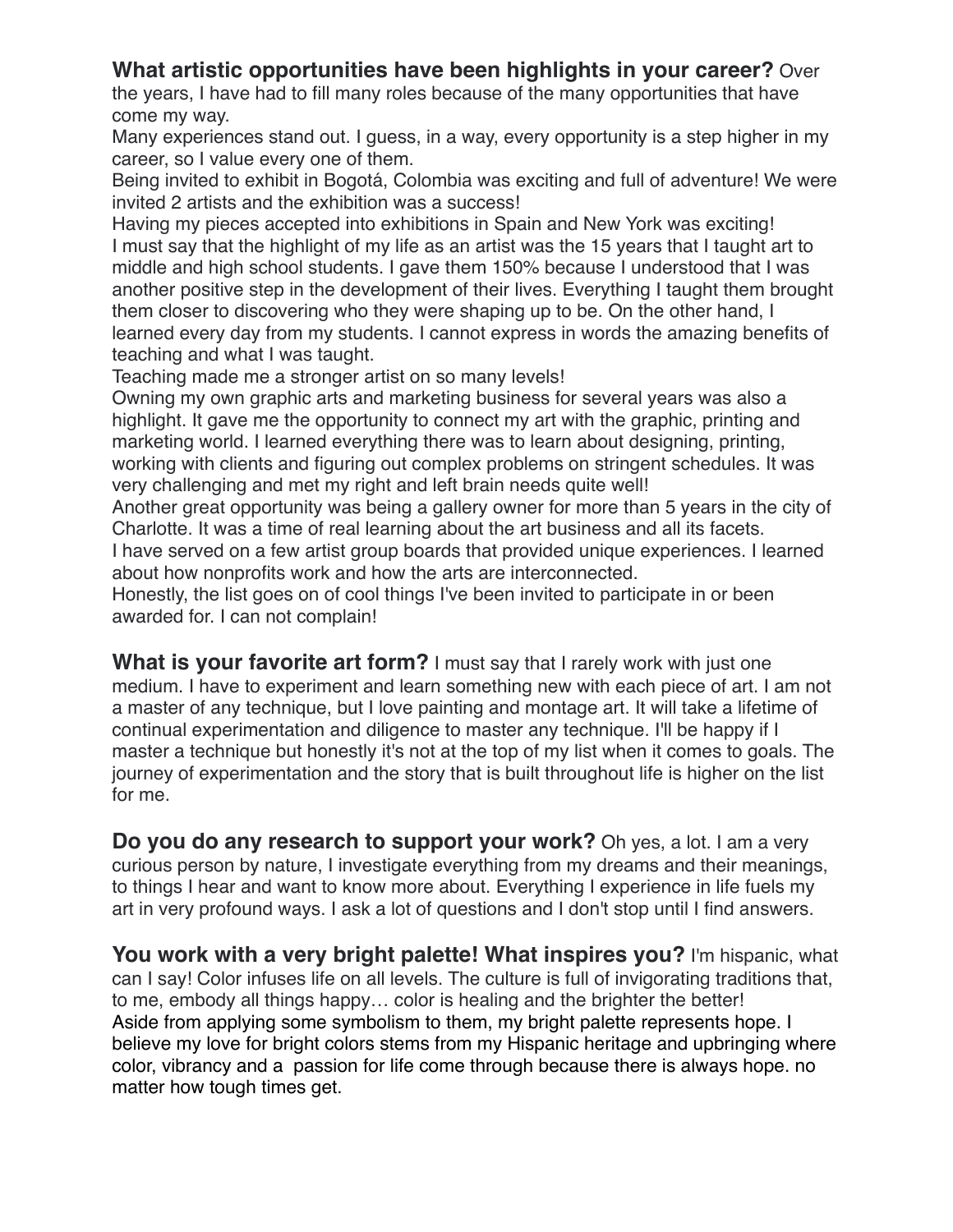## **Can you share a bit about your creative process?**

As an artist, the ability to connect with viewers and open a space for dialogue, and selfreflection, is a privilege and a responsibility I feel deeply.

Through my work I tell a story of what I see and how I feel about it—built up in layers and rooted in hope and survival.

My initial approach to my substrate is always intuitive. I don't plan it, I actually start making marks and respond as I go. I have ideas flowing in my mind, which often come into play when they come through the marks. My art doesn't copy something that already exists, but brings out what's inside.

Before I start any piece, I often investigate my subject of interest.

My investigations answer questions and often tell me hard truths so I'm emotionally charged when I come to my first layer. Throwing paint, writing, making expressive lines, etc on this initial layer help activate each piece. Then, I start looking for my subject and composition hiding inside those marks. I then determine the palette, and work until the piece speaks to me.

Ultimately, for me it's about process, what comes out in the end is icing on the cake.

## **Which of your traits are you most proud of?**

Because I can usually see the "big Picture" of things, it helps me make purposeful decisions and give good advice.

A strong sense of empathy helps put myself in others "shoes", helping me to gain insight into the world by seeing, feeling and appreciating from multiple perspectives.

I am proud of my resourcefulness and ability to creatively think. It has opened many doors and helped me approach the world and life from multiple angles.

Lastly, I am a libra, and those who know me, know that I have a strong sense of justice/ fairness and the ability to strike balances, often times in delicate circumstances. In sum total though, I owe these traits to having grown-up in a different culture, fluently speaking a few languages, living abroad and traveling. These have greatly nurtured

these traits.

# **What quote or saying inspires and motivates you to be yourself and**

**do what you love?** There are so many great quotes but one quote written by Henri Matisse, comes to mind, because it just reminds me to stay present, open and purposeful "An artist must never be a prisoner of himself, a prisoner of a style, a prisoner of a reputation or a prisoner of success, etc"

Another one by Georgia O'Keeffe "I found I could say things with color and shapes that I couldn't say any other way - things I had no words for.